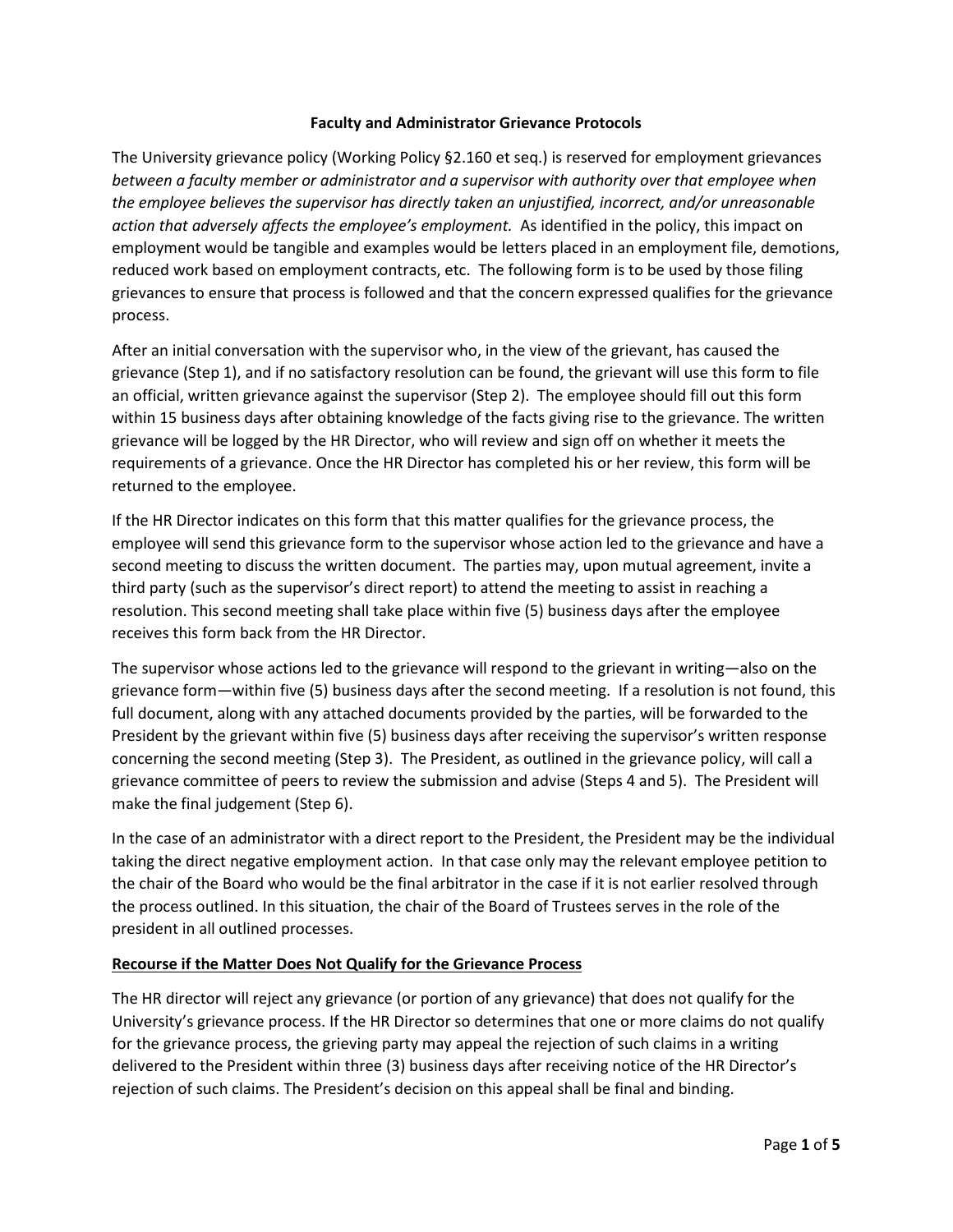If the grievance is rejected only in part, the grieving party will be instructed to revise his or her written grievance within five (5) business days to include only those matters that qualify for grievance. To seek relief for actions taken by a co-worker (or for any other action that does not qualify for the University's grievance policy), the employee's options are limited. The employee may attempt to resolve the dispute with the other person directly or by involving the supervisor of either or both of them. The employee may also seek resolution through the ombudsperson and/or the HR Director. Regardless of whether a mutually satisfactory outcome is reached, all employees are required to conform their behavior at all times to University expectations.

# **Employee Grievance Form**

1. Name of Employee:

- 2. Name of Supervisor involved in grievance: \_\_\_\_\_\_\_\_\_\_\_\_\_\_\_\_\_\_\_\_\_\_\_\_\_\_\_\_\_\_\_\_\_
- 3. Name(s) of witnesses having information about this grievance (**general character witnesses are not allowed to participate**):

\_\_\_\_\_\_\_\_\_\_\_\_\_\_\_\_\_\_\_\_\_\_\_\_\_\_\_\_\_\_\_\_ \_\_\_\_\_\_\_\_\_\_\_\_\_\_\_\_\_\_\_\_\_\_\_\_\_\_\_\_\_\_\_\_

\_\_\_\_\_\_\_\_\_\_\_\_\_\_\_\_\_\_\_\_\_\_\_\_\_\_\_\_\_\_\_\_ \_\_\_\_\_\_\_\_\_\_\_\_\_\_\_\_\_\_\_\_\_\_\_\_\_\_\_\_\_\_\_\_

\_\_\_\_\_\_\_\_\_\_\_\_\_\_\_\_\_\_\_\_\_\_\_\_\_\_\_\_\_\_\_\_ \_\_\_\_\_\_\_\_\_\_\_\_\_\_\_\_\_\_\_\_\_\_\_\_\_\_\_\_\_\_\_\_

\_\_\_\_\_\_\_\_\_\_\_\_\_\_\_\_\_\_\_\_\_\_\_\_\_\_\_\_\_\_\_\_ \_\_\_\_\_\_\_\_\_\_\_\_\_\_\_\_\_\_\_\_\_\_\_\_\_\_\_\_\_\_\_\_

*4.* Describe the employment action leading to this grievance, including the date when this took place *(Note: a grievance should be started within 15 working days of the action that is being grieved)*

\_\_\_\_\_\_\_\_\_\_\_\_\_\_\_\_\_\_\_\_\_\_\_\_\_\_\_\_\_\_\_\_\_\_\_\_\_\_\_\_\_\_\_\_\_\_\_\_\_\_\_\_\_\_\_\_\_\_\_\_\_\_\_\_\_\_\_\_\_\_\_\_\_\_\_\_\_\_\_\_\_\_\_\_\_ \_\_\_\_\_\_\_\_\_\_\_\_\_\_\_\_\_\_\_\_\_\_\_\_\_\_\_\_\_\_\_\_\_\_\_\_\_\_\_\_\_\_\_\_\_\_\_\_\_\_\_\_\_\_\_\_\_\_\_\_\_\_\_\_\_\_\_\_\_\_\_\_\_\_\_\_\_\_\_\_\_\_\_\_\_ \_\_\_\_\_\_\_\_\_\_\_\_\_\_\_\_\_\_\_\_\_\_\_\_\_\_\_\_\_\_\_\_\_\_\_\_\_\_\_\_\_\_\_\_\_\_\_\_\_\_\_\_\_\_\_\_\_\_\_\_\_\_\_\_\_\_\_\_\_\_\_\_\_\_\_\_\_\_\_\_\_\_\_\_\_ \_\_\_\_\_\_\_\_\_\_\_\_\_\_\_\_\_\_\_\_\_\_\_\_\_\_\_\_\_\_\_\_\_\_\_\_\_\_\_\_\_\_\_\_\_\_\_\_\_\_\_\_\_\_\_\_\_\_\_\_\_\_\_\_\_\_\_\_\_\_\_\_\_\_\_\_\_\_\_\_\_\_\_\_\_ \_\_\_\_\_\_\_\_\_\_\_\_\_\_\_\_\_\_\_\_\_\_\_\_\_\_\_\_\_\_\_\_\_\_\_\_\_\_\_\_\_\_\_\_\_\_\_\_\_\_\_\_\_\_\_\_\_\_\_\_\_\_\_\_\_\_\_\_\_\_\_\_\_\_\_\_\_\_\_\_\_\_\_\_\_ \_\_\_\_\_\_\_\_\_\_\_\_\_\_\_\_\_\_\_\_\_\_\_\_\_\_\_\_\_\_\_\_\_\_\_\_\_\_\_\_\_\_\_\_\_\_\_\_\_\_\_\_\_\_\_\_\_\_\_\_\_\_\_\_\_\_\_\_\_\_\_\_\_\_\_\_\_\_\_\_\_\_\_\_\_ \_\_\_\_\_\_\_\_\_\_\_\_\_\_\_\_\_\_\_\_\_\_\_\_\_\_\_\_\_\_\_\_\_\_\_\_\_\_\_\_\_\_\_\_\_\_\_\_\_\_\_\_\_\_\_\_\_\_\_\_\_\_\_\_\_\_\_\_\_\_\_\_\_\_\_\_\_\_\_\_\_\_\_\_\_ \_\_\_\_\_\_\_\_\_\_\_\_\_\_\_\_\_\_\_\_\_\_\_\_\_\_\_\_\_\_\_\_\_\_\_\_\_\_\_\_\_\_\_\_\_\_\_\_\_\_\_\_\_\_\_\_\_\_\_\_\_\_\_\_\_\_\_\_\_\_\_\_\_\_\_\_\_\_\_\_\_\_\_\_\_

5. Describe why you believe this employment action is unjustified/unreasonable:

\_\_\_\_\_\_\_\_\_\_\_\_\_\_\_\_\_\_\_\_\_\_\_\_\_\_\_\_\_\_\_\_\_\_\_\_\_\_\_\_\_\_\_\_\_\_\_\_\_\_\_\_\_\_\_\_\_\_\_\_\_\_\_\_\_\_\_\_\_\_\_\_\_\_\_\_\_\_\_\_\_\_\_\_\_ \_\_\_\_\_\_\_\_\_\_\_\_\_\_\_\_\_\_\_\_\_\_\_\_\_\_\_\_\_\_\_\_\_\_\_\_\_\_\_\_\_\_\_\_\_\_\_\_\_\_\_\_\_\_\_\_\_\_\_\_\_\_\_\_\_\_\_\_\_\_\_\_\_\_\_\_\_\_\_\_\_\_\_\_\_ \_\_\_\_\_\_\_\_\_\_\_\_\_\_\_\_\_\_\_\_\_\_\_\_\_\_\_\_\_\_\_\_\_\_\_\_\_\_\_\_\_\_\_\_\_\_\_\_\_\_\_\_\_\_\_\_\_\_\_\_\_\_\_\_\_\_\_\_\_\_\_\_\_\_\_\_\_\_\_\_\_\_\_\_\_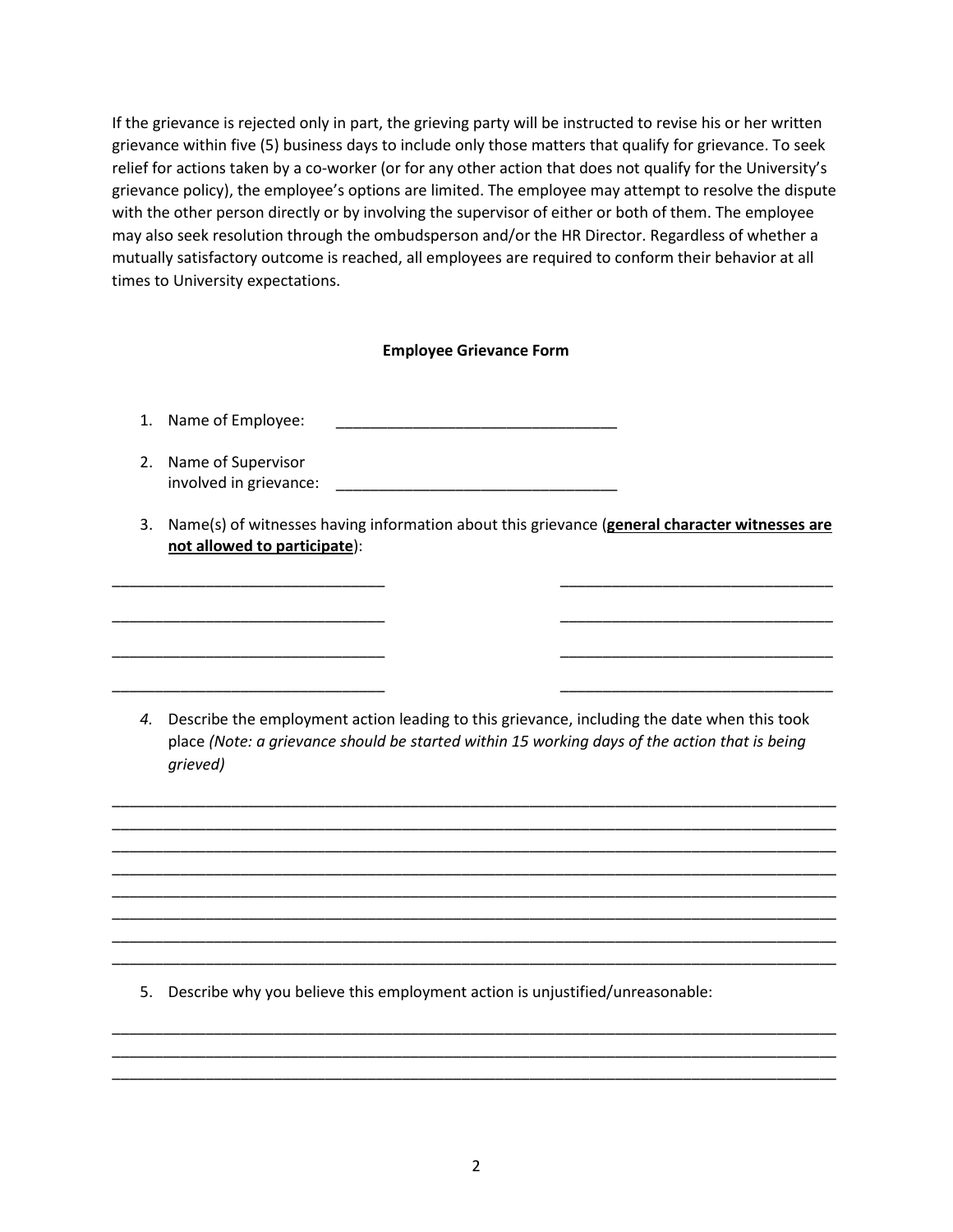6. Describe how the supervisor's action has negatively impacted your employment:

\_\_\_\_\_\_\_\_\_\_\_\_\_\_\_\_\_\_\_\_\_\_\_\_\_\_\_\_\_\_\_\_\_\_\_\_\_\_\_\_\_\_\_\_\_\_\_\_\_\_\_\_\_\_\_\_\_\_\_\_\_\_\_\_\_\_\_\_\_\_\_\_\_\_\_\_\_\_\_\_\_\_\_\_\_ \_\_\_\_\_\_\_\_\_\_\_\_\_\_\_\_\_\_\_\_\_\_\_\_\_\_\_\_\_\_\_\_\_\_\_\_\_\_\_\_\_\_\_\_\_\_\_\_\_\_\_\_\_\_\_\_\_\_\_\_\_\_\_\_\_\_\_\_\_\_\_\_\_\_\_\_\_\_\_\_\_\_\_\_\_

\_\_\_\_\_\_\_\_\_\_\_\_\_\_\_\_\_\_\_\_\_\_\_\_\_\_\_\_\_\_\_\_\_\_\_\_\_\_\_\_\_\_\_\_\_\_\_\_\_\_\_\_\_\_\_\_\_\_\_\_\_\_\_\_\_\_\_\_\_\_\_\_\_\_\_\_\_\_\_\_\_\_\_\_\_

\_\_\_\_\_\_\_\_\_\_\_\_\_\_\_\_\_\_\_\_\_\_\_\_\_\_\_\_\_\_\_\_\_\_\_\_\_\_\_\_\_\_\_\_\_\_\_\_\_\_\_\_\_\_\_\_\_\_\_\_\_\_\_\_\_\_\_\_\_\_\_\_\_\_\_\_\_\_\_\_\_\_\_\_\_

\_\_\_\_\_\_\_\_\_\_\_\_\_\_\_\_\_\_\_\_\_\_\_\_\_\_\_\_\_\_\_\_\_\_\_\_\_\_\_\_\_\_\_\_\_\_\_\_\_\_\_\_\_\_\_\_\_\_\_\_\_\_\_\_\_\_\_\_\_\_\_\_\_\_\_\_\_\_\_\_\_\_\_\_\_

\_\_\_\_\_\_\_\_\_\_\_\_\_\_\_\_\_\_\_\_\_\_\_\_\_\_\_\_\_\_\_\_\_\_\_\_\_\_\_\_\_\_\_\_\_\_\_\_\_\_\_\_\_\_\_\_\_\_\_\_\_\_\_\_\_\_\_\_\_\_\_\_\_\_\_\_\_\_\_\_\_\_\_\_\_

| 7.    | Describe the specific relief you are seeking as a remedy for the alleged unjustified adverse<br>employment action:                                                                                                                                                                                                                                   |
|-------|------------------------------------------------------------------------------------------------------------------------------------------------------------------------------------------------------------------------------------------------------------------------------------------------------------------------------------------------------|
|       |                                                                                                                                                                                                                                                                                                                                                      |
|       |                                                                                                                                                                                                                                                                                                                                                      |
|       |                                                                                                                                                                                                                                                                                                                                                      |
| 8.    | Please attach available supporting evidence related to this grievance.                                                                                                                                                                                                                                                                               |
| Date: | Signature of Employee:                                                                                                                                                                                                                                                                                                                               |
|       | TO BE COMPLETED BY HUMAN RESOURCES                                                                                                                                                                                                                                                                                                                   |
|       | The matter described above qualifies for the University grievance process                                                                                                                                                                                                                                                                            |
|       | The matter described above does not qualify for the University grievance process                                                                                                                                                                                                                                                                     |
|       | The matter described above qualifies in part, and fails to qualify in part, for the University grievance<br>process.* Within five (5) business days, employee must resubmit this Employee Grievance Form to me<br>after revising it to focus solely on the following action(s) that I, the HR Director, have determined to<br>qualify for grievance: |
|       |                                                                                                                                                                                                                                                                                                                                                      |
|       |                                                                                                                                                                                                                                                                                                                                                      |
|       |                                                                                                                                                                                                                                                                                                                                                      |
| Date: | Signature of HR Director:                                                                                                                                                                                                                                                                                                                            |
|       | *Notice of Right to Appeal: You have the right to appeal a determination that one or more of your<br>claims does not qualify for the University's grievance process by a writing delivered to the President                                                                                                                                          |

within three (3) business days.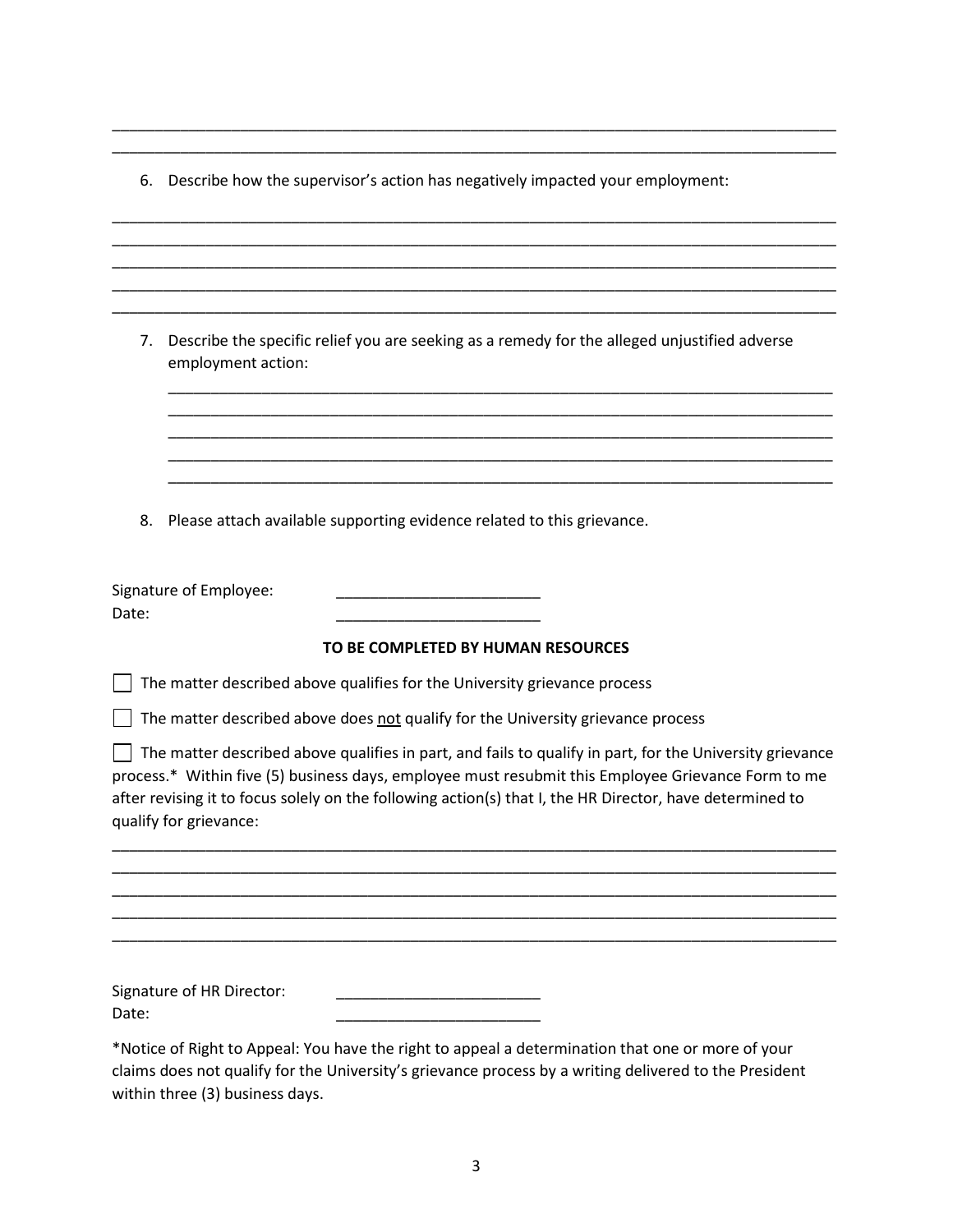#### **Supervisor's Response to Grievance:**

1. Please indicate whether you agree with the employee's description of the employment action resulting in this grievance. If you do not agree, please provide your own description:

2. Please describe why you took the above-described employment action:

3. In reviewing the submission of the employee and talking to him/her, please indicate whether you are willing to adjust the action taken that has led to the grievance? Give reasons for your answer:

4. Please attach available evidence supporting your defense of this grievance.

Signature: Date: